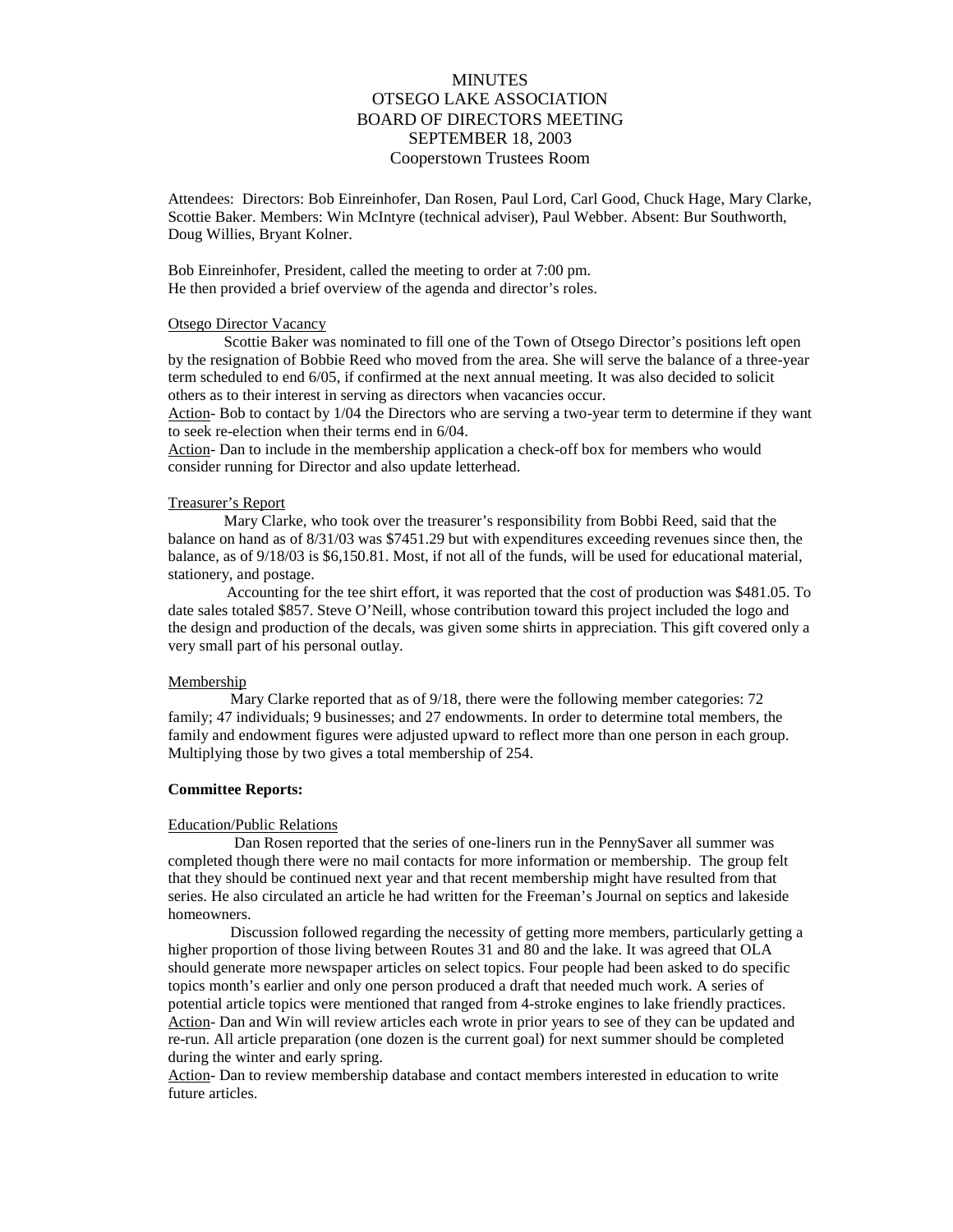## Membership Drive

 There will be a spring membership drive. Dan suggested that the solicitation for both renewal and new members should be a one- page letter with a simplified application on one side and a montage of newspaper clippings on the other with a simple message such as "Look what OLA has accomplished so far—Please join us." Mary Clarke and Scottie Baker volunteered to assist Dan with the Membership Drive. Scottie also offered to provide one of her color photos of the lake to new members.

Action- Membership committee to contact members who expressed an interest in soliciting new members for the 2004 Membership Drive.

Action- Dan to modify application form for committee interest and address clarification.

Action- Bob to develop list of OLA accomplishments.

Action- Mary and Burr to develop membership database.

## No Wake Zone Buoys

 Win McIntyre reported on the delays that kept the full complement of buoys from being put in. The problem began with the county budget crunch that removed the sheriff's patrol, and that, in turn, prevented some agency from taking possession because insurance would not be available without patrols. Also, there were delays getting the appropriate lights for the buoys. (Dan added that two County representatives assured him that there would be no problem funding the Sheriff for five hours per week next year. Bob added that he is forging another agreement with the DEC for six hours coverage. The 11-hour total is required for the appropriate insurance.) Win said that four buoys were installed and have markers and that the others have shore markers, which will make it easier to install next year. The goal is to have 30 markers in total but that is contingent upon some Clarke Foundation funding and some motels, the country club and Sam Smith's Boatyard taking responsibility for some buoys.

Action- Win to issue report on available funding. Bob and Win will address any shortfalls. Action – Bob to send letters to the four municipalities requesting their support for the \$200 Buoy Maintenance in 2004.

Action – Major push to be made in 2004 to make public aware of 200 ft NWZ. Plan to be developed 1/04.

Action – Bob to send letter to the County Board of Representatives for 2004 Sheriff's Patrol Coverage.

## Cooperstown Boat Wash

 Carl Good reported that for the year-to-date there were 1,375 boat inspections. Revenue from fees was \$13,660. The Village and Clark Foundation will continue to contribute \$10,000 each per year. Add to that some of Win's grant money plus OLAs contribution and the total revenue approaches \$35,000 roughly the expenses for running the operation. It was also reported that the zebra mussel population is spreading at Canadarago Lake. Underwater structures and boats are covered.

 There was also mention of the fact that zebra mussels frequently contaminate anchor lines and wells and that the inspectors should have a refresher course.

Action – Carl to insure all inspectors are trained and given a refresher course.

Action – Carl to coordinate return of second power-washer from Bill's Garage to the Village Garage.

## Springfield Landing

 This launch site continues to be an exotic species security gap. Dan reported that there are serious breaches of the town's own rules regarding who uses the launch. Others have reported similar situations. There is currently no one trained to inspect no less ask the appropriate questions. The town supervisor assured Dan and Mary last spring that a rack would be made upon which relevant signs could be hung. Nothing has been done even though both Mary and Dan spoke to the Supervisor. It was pointed out that the composition of the Town Board could change after elections and, if so, better security would be assured.

Action – Dan and Mary to coordinate letter writing effort and attendance of members and nonmembers at Town Board Meetings to register dissatisfaction with the situation at the town launch. Action – Dan and Mary to follow up with caretaker training in 2004.

Action - Bob to write a letter to the Town Board requesting their support in 2004.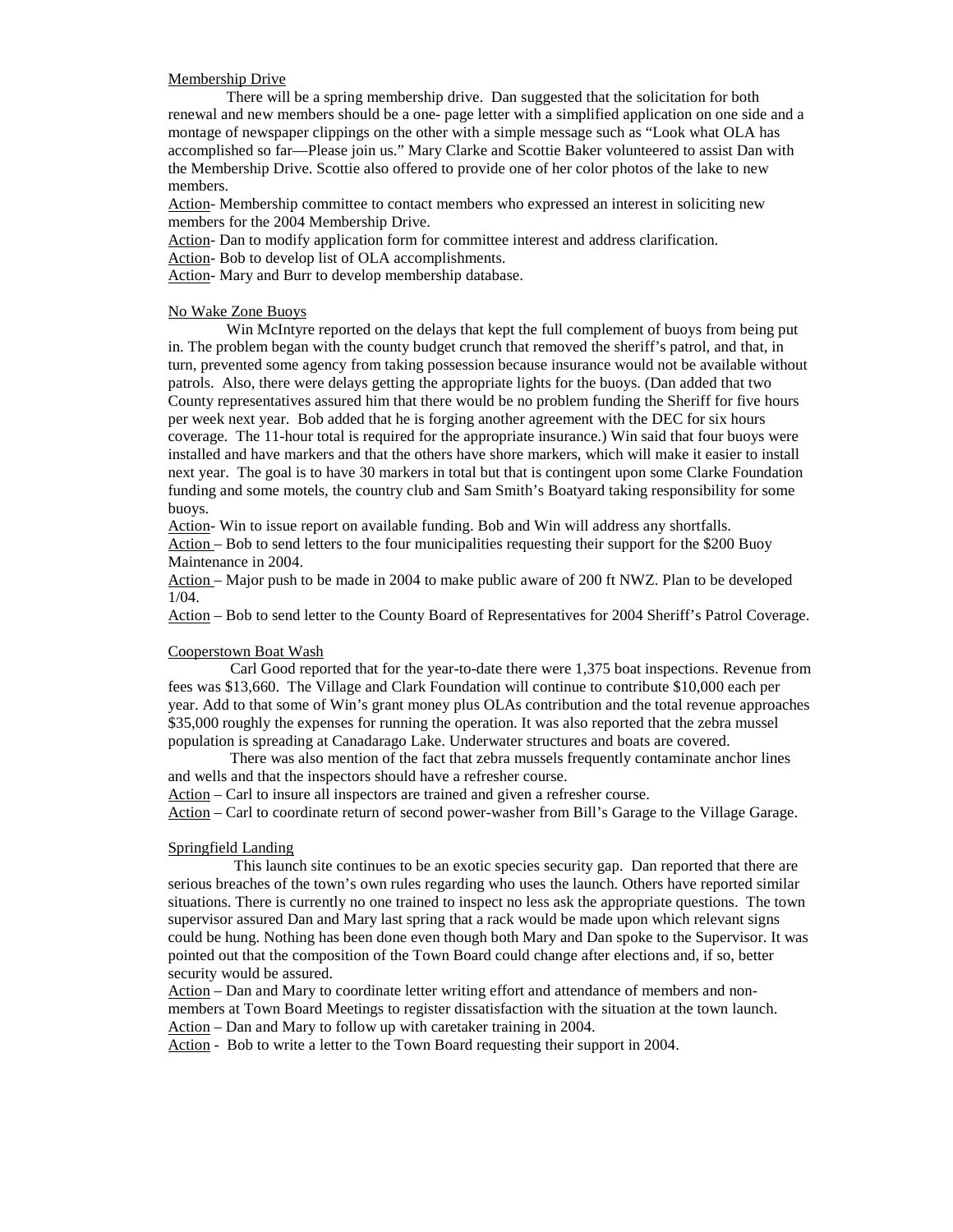#### Merchandise

 Scottie Baker volunteered to take over the merchandising. It was suggested that OLA market caps and sweatshirts. It was also agreed that there should be a \$4 shipping charge for out-oftown orders. Merchandise will be advertised on the webpage and included in the newsletter. Action – Paul to include merchandise in webpage.

Action – Bob to include merchandise in newsletter.

Action – Scottie to investigate marketing caps and other merchandise.

#### Land Usage

Doug Willies, chairman of that committee, was unable to attend.

## Signage

 Paul Webber who has that responsibility discussed with the group the number of new signs on navigational regulations that will be needed. It was also mentioned that the buoy signs would have to be updated to reflect the increased number of buoys.

Action – Paul to coordinate any sign storage over the winter.

Action – Paul to contact SUCO personnel to design new signs.

Action – Paul to make changes to brochure on jetski regulations and contact person for membership.

## Web Site and Sportsman's Clubs

 Paul Lord said there have been minor additions to the website. The Lake Management Plan was added and the Annual Meeting Agenda has been included. Paul indicated that his new assignment takes him on the road for much of the time and that he will only be able to get to the appropriate computer on Sundays. Burr Southworth, a Middlefield Director, will be asked to take over. Action – Paul to update webpage and add annual meeting minutes.

Action - Paul to contact Burr regarding take-over and equipment requirements.

 Paul updated the group on the walleye stocking program and the role of the DEC and the BFS. A motion was made and approved to contribute \$1000 to the BFS toward this effort and other research on the lake.

Action – Paul to coordinate the contribution with the BFS.

 Paul also urged that a video camera be purchased in order to document the problem of silt build-up from stream flow after a precipitation event. Aerial photography will be able to pinpoint the source of the erosion putting brown water into the lake. The video camera would also be available for other uses.

Action - Paul to price an appropriate camera.

Action – Burr and Paul to look into the cost of a small plane charter (Donation?) for future aerial photography.

#### Law Enforcement

 Bryant Kolner was unable to attend so Bob substituted. He indicated that thank you notes were sent to the DEC and sheriff for getting patrols back on the lake. Action - Bob to send letter to DEC for 2004 coverage.

 A question was raised about potential problems that could arise if the 350-acre Reynolds-Branson proposed residential development gets started. There were concerns about erosion and run-off

and its impact on the houses below as well as the lake. Harry Levine of Advocates for Springfield was to be contacted for more information. It was also pointed out that Middlefield's land-use regulations were relatively good.

Action – Bob to contact Harry Levine.

#### Watershed Supervisory Committee

 Win McIntyre mentioned that the committee meets every three months, which drew comments about its seeming infrequency. He mentioned that the Dept.of Health is currently reviewing new rules and regulations for a mandatory septic inspection program.

Win added that there was an application for a \$50,000 grant for the septic program. One half had to be a local match to get the program going. Next year an inventory of septic systems would start and provide more solid data. It would be GIS based. By 2005, inspection would commence and take approximately 5 years to complete. Septic systems will be a top priority for OLA.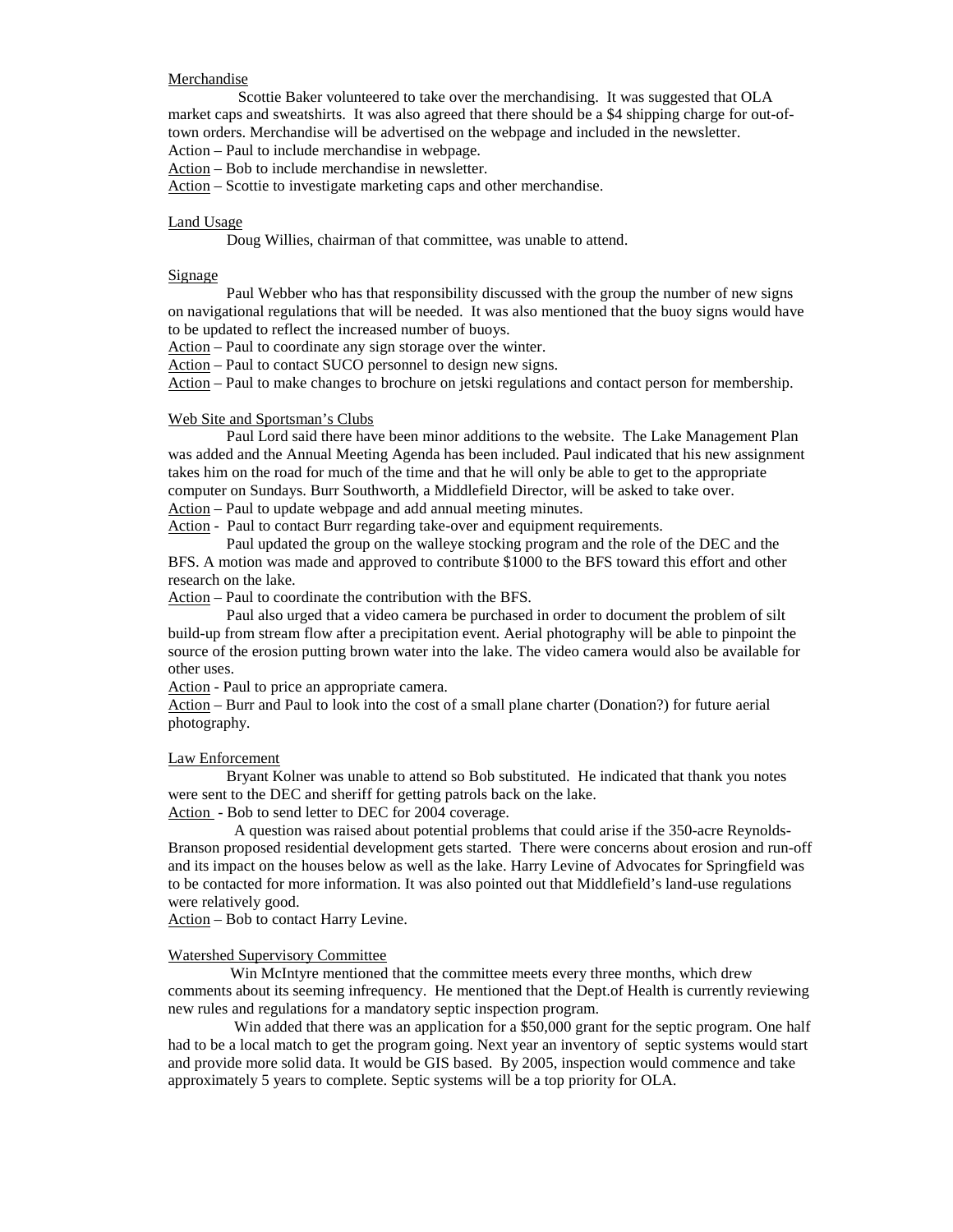Action – Win and Bob to insure that updates will be given to the membership at future meetings.

## Brookfield

 The Brookfield resort development project is currently before the Springfield Planning Board. OLA has registered as an "interested party" and has joined with other concerned community groups to hire a land use attorney to review the project and the applicability of Local Law #3. A list of environmental concerns was submitted by OLA to the Planning Board. An OLA petition with 89 names was also submitted asking that a "positive declaration" be issued, therefore triggering an Environmental Impact Study.

Action – Bob to keep the Board informed on the status of the Brookfield development.

### Glimmerglass Queen

 Bob sent a thank you note to Paula and Terry Wikoff, the Queen's owners, noting that the problematic wake the boat was creating had diminished due to the reduction of the speed. The change in the course of the boat on its return trip was also helpful in reducing shoreline erosion and the resuspension of phosphorous.

### New Committees

Three new committees will be formed to address specific issues.

- 1) Nominating Committee: Four Director positions will come due in 2004 and four in 2005. Membership applications will solicit members who may be interested in serving. Action – Bob to insure that a committee is formed by 1/04.
- 2) Volunteer Committee: More member involvement is needed to increase knowledge and interest in the association, and to reduce the workload on some of the Directors. Action – Scottie to develop proposal and to coordinate volunteer efforts.
- 3) Newsletter: Good communication is a must in educating and keeping the membership informed. Action – Dan and Paul Lord to submit a proposal for a newsletter and other ideas. Board to review in January.

### **Critique**

\*The critique of our first year was conducted to scrutinize areas where we need to improve. There is a perception that the organization is elitist. It was pointed out that the very structure of the organization—with two directors from each of the four municipalities bordering the lake—was designed to damp that view. However, the very fact that a lake association heavily involves those who live on or very close to the lake (and therefore must be wealthy) will always provide a rationale for those that think of OLA as elitist. \*We need to involve more members as volunteers to serve on committees and work on projects.

\*We need to improve our educational efforts.

\*We need to have more than one meeting per year.

### Future

 Our future efforts will focus on (1) septic system inspections (2) expansion of educational efforts and membership involvement, including having more than one meeting per year (3) land usage.

### **OCCA**

 The OCCA relationship with OLA has not improved. Although we have extended personal invitations, they have not attended our functions nor joined our association. They have not recognized our existence or our role in regard to the Lake Management Plan. We will continue our efforts toward mutual support and respect. To this end the Directors approved a \$150 contribution for OLA membership in OCCA as a contributing member.

## Lake Friendly Practices

 Educational materials will be obtained for mailers and posting at local nurseries and garden centers.

Action – Chuck Hage to prepare information for 1/04 BoD meeting.